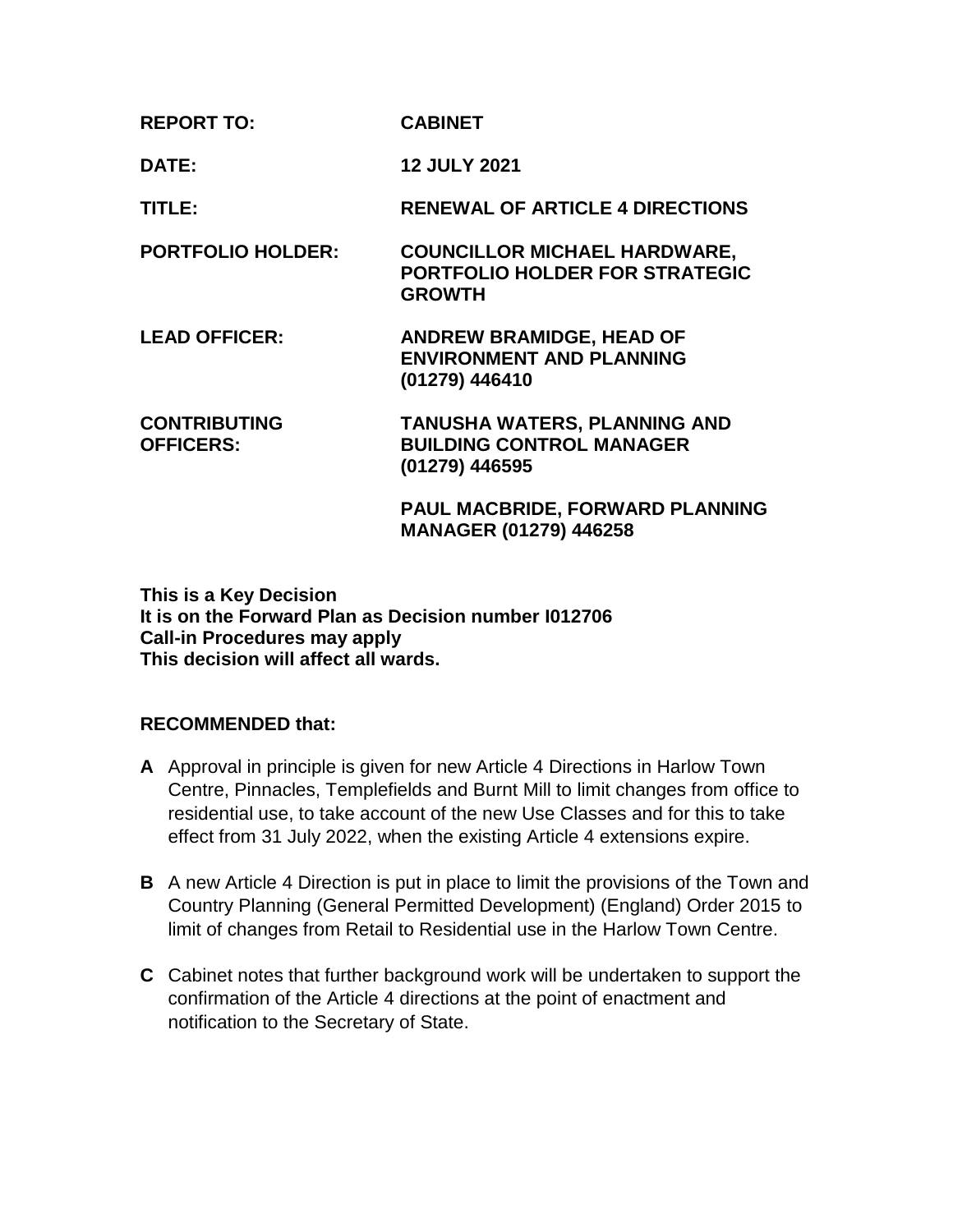## **REASON FOR DECISION**

- **A** In order to ensure that no further loss of employment land takes place which would undermine the ability of the Council to deliver and maintain a supply of employment land to meet the needs and requirements set out in the Adopted Harlow Local Development Plan 2020.
- **B** In order to ensure that sufficient retail floorspace is available within Harlow town centre to aid its regeneration and to meet the needs and requirements set out in the Adopted Harlow Local Development Plan 2020.
- **C** To ensure the purpose and extent Article 4 Directions can be justified having regard to the need to protect the local amenity and wellbeing of the town.

## **BACKGROUND**

- 1. At a meeting of Cabinet on 28 March 2019, a report was considered from the Scrutiny Committee of 13 February 2019, in respect of the impact of the revisions to the planning Permitted Development legislation that facilitated the conversion of office to residential use without the need for formal planning permission, and the wider impacts that arose from this. This included the potential creation of poor quality housing and the loss of employment floorspace and the potential this would have to undermine the economic and regeneration strategy for Harlow, as set out in the then emerging Harlow Local Development Plan (HLDP).
- 2. The application of national permitted development rights for change of use from office to residential could lead to the loss of a further office floorspace and harm economic activity, including the loss of space for SMEs and Startup businesses. The introduction of unplanned residential use at these locations could undermine the commercial environment and hinder both the activities of existing commercial occupiers and the ongoing commercial redevelopment needed to accommodate future economic and employment growth in Harlow.
- 3. Members were made aware that under the provisions of the Town and Country Planning (General Permitted Development) (England) Order 2015 an Article 4 Direction can be made by the Council, as local planning authority, or the Secretary of State to withdraw specified permitted development rights across a defined area. Where an Article 4 Direction is in effect, a planning application will be required for development that would otherwise have been permitted development.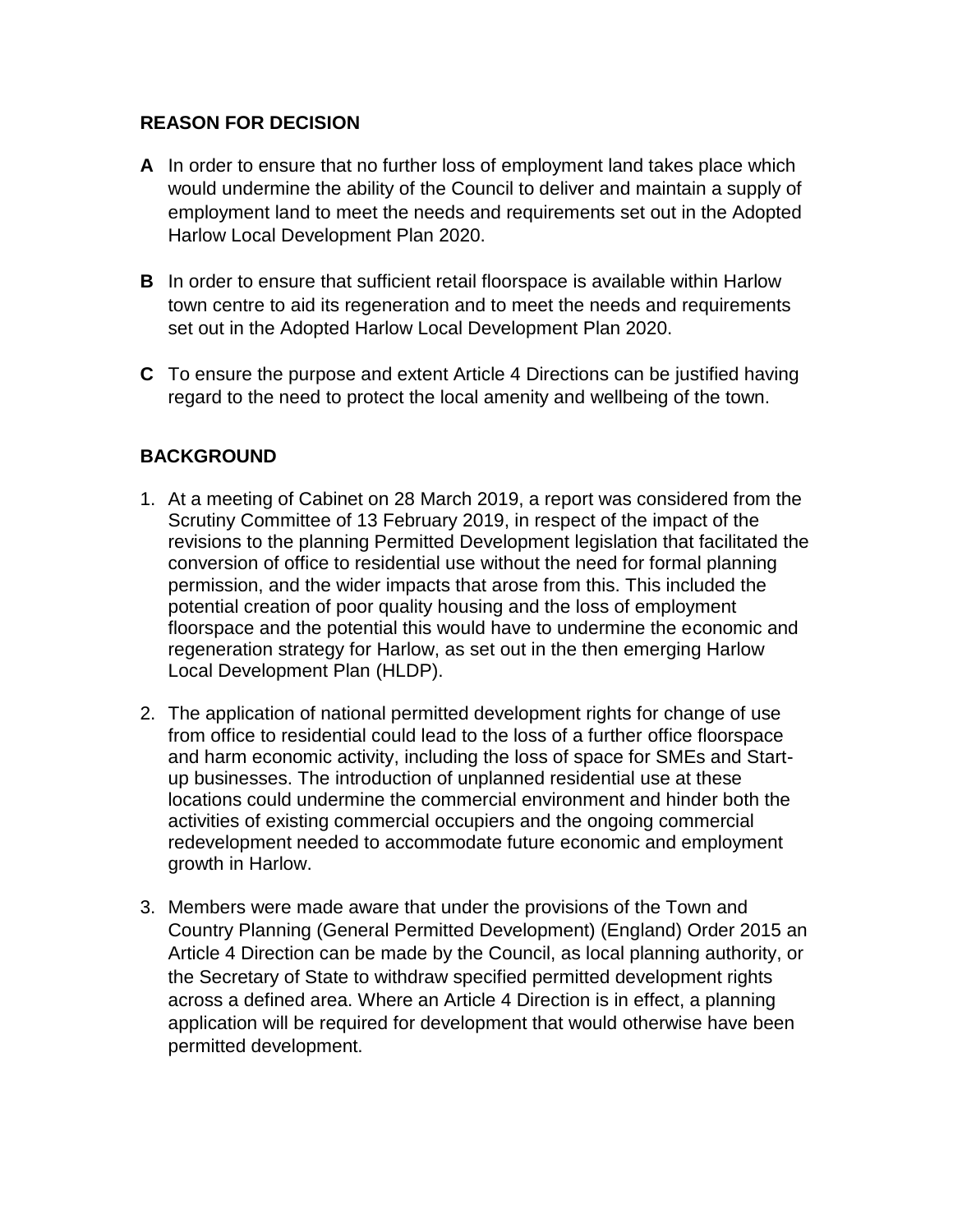- 4. At that meeting, Cabinet agreed to seek the imposition of Article 4 Directions for the employment areas of The Pinnacles, Templefields (the area not already covered by the Templefields Enterprise Zone (EZ) site Article 4 Directions) and the Burnt Mill Industrial area/offices adjacent to Harlow Town Railway Station, as well as accepting an amendment proposed at the meeting to put in place an Article 4 Direction for Harlow Town Centre area. Cabinet also resolved to notify the Secretary of State of the Councils intention, in accordance with Paragraph 1) (6) of Schedule 3 of the Town and Country Planning (General Permitted Development) (England) Order 2015.
- 5. Since these Article 4 Directions were put in place the Government has enacted further complex changes to the Permitted Development regime that now facilitates the change of use of retail units to residential use without the need for planning permission, subject only to Prior Approval on a number of limited matters. Both the unplanned loss of employment and retail floorspace could undermine the ability of the Council to secure the growth and regeneration of the town.

### **Harlow Local Development Plan**

- 6. In December 2020 the Council adopted the Harlow Local Development Plan which was informed by the development of a comprehensive evidence base that considered the social, economic and environmental conditions of the district. This was subject to public examination and scrutiny before a Government appointed Inspector, who found the Plan sound in his report of November 2020.
- 7. This means that the Council is in the fortunate position of having an up to date Local Plan in place which sets out a future strategy for the growth and regeneration of the town. Policy ED1 of the HDLP identities the need for an additional 21 ha of new employment land in the district, whilst Policy RS2 identifies the need for an additional 40,200 square metres of comparison retail floorspace and 5,500 square metres of convenience floorspace over the plan period (to 2033). It is important, therefore, that the general principles and policy objectives set out in the Plan are not undermined by recent changes to the Permitted Development regime, particularly in respect of the potential loss of existing employment floorspace in Harlow's Employment areas as identified above, as well as the potential loss of further employment and retail floorspace in the town centre.
- 8. The Cabinet meeting of 28 March 2019 had been advised that 38,000 square metres of existing employment space had already been lost to residential conversions through permitted development which would lead to a significant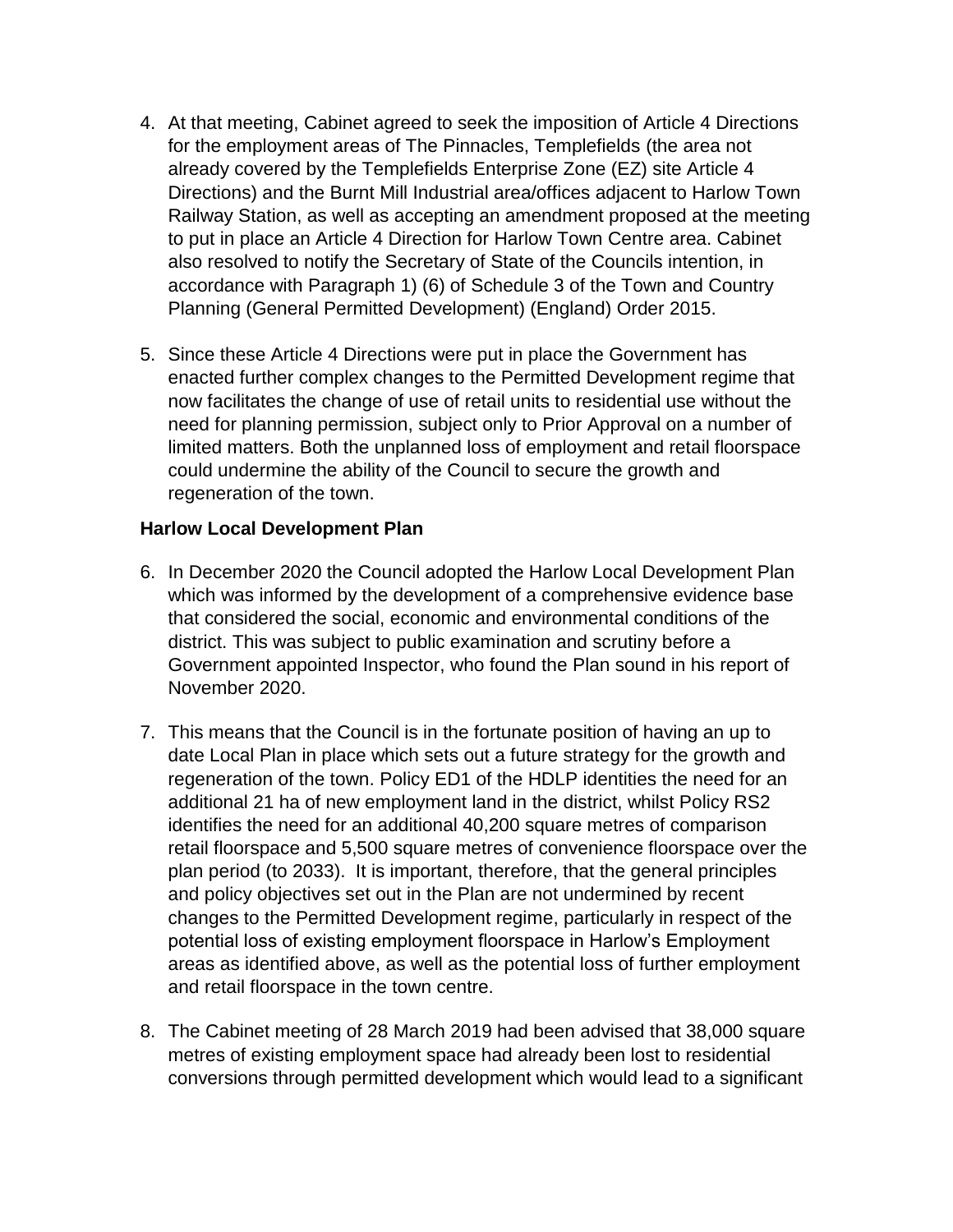concern if the Council was unable to provide sufficient space for new jobs to match the town's housing growth.

- 9. The implementation of Article 4 Directions on existing employment sites helped to ensure these sites remained available for economic activities in the longer term in order to meet acknowledged regeneration objectives, as well as helping the Council to deliver its Local Plan targets. This also ensured that the unique characteristics of Harlow, as a planned new town, that sought the deliberate separation of employment land uses and residential neighbourhoods, was not undermined. Such separation of uses and activities ensured that business activities were not impeded, whilst at the same time protected residential amenity and ensured that residents, within properly planned residential areas, had access to key community facilities and places of employment.
- 10.In order, therefore, to enable the Council to monitor and manage such changes in a planned way, necessary to secure the wider strategic objectives in respect of growth and regeneration, as set out in the Harlow Local Development Plan, approval is sought for:
	- a) A new Article 4 Direction in Harlow Town Centre, Pinnacles, Templefields and Burnt Mill from office to residential use, to take account of the new Use Classes and for this to take effect from 31 July 2022, when the existing Article 4 extensions expires.
	- b) A new Article 4 Direction being put in place to limit the provisions of the Town and Country Planning (General Permitted Development) (England) Order 2015 in respect of changes from Retail to Residential use in the Harlow Town Centre.
- 11.It is noted that the enactment of Article 4 Directions is not intended to prevent development but rather affords the Council an opportunity to scrutinise proposals, through the consideration of planning applications, so that the impact on its adopted policies can be reviewed and assessed, and that development takes place in a planned way.
- 12.Following consideration by Cabinet the Secretary of State will be given advanced notification of the Councils intention to pursue Article 4 Directions in respect of these changes of use, to take effect in July 2022.
- 13.Before, however, these are put in place the impact of these changes to date will be reviewed and updated evidence assembled and reported back to Cabinet in order to ensure the purpose and the extent of the Directions can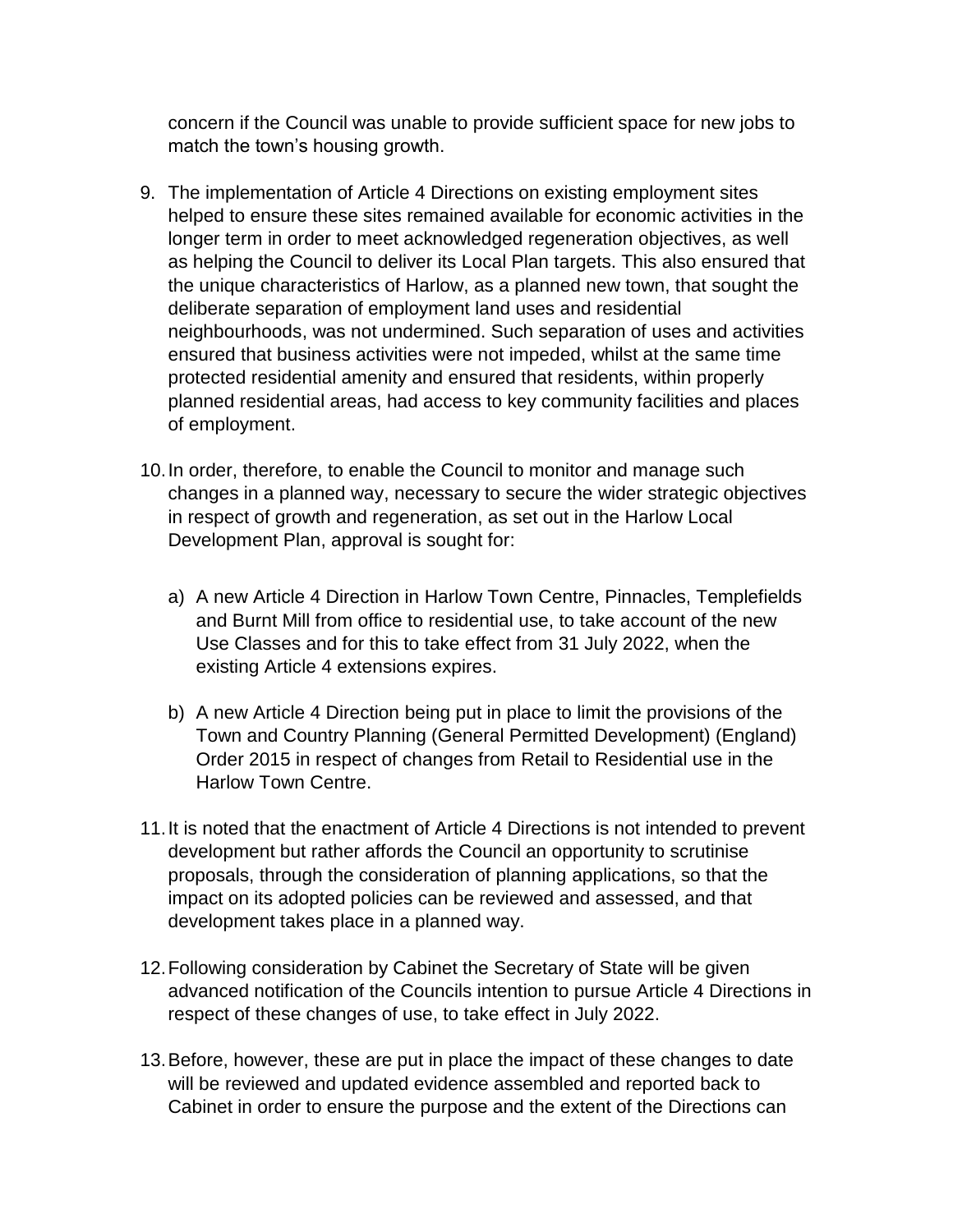be justified, having regard to the need to protect local amenity and wellbeing of the town, as reflected in the objectives, policies and proposals of the Council as set out in the HDLP.

14.In addition the proposal to enact these Article 4 Directions will be subject to public consultation that will take place later in 2021, the outcome of which will, together with updated evidence, will be reported back to Cabinet in July 2022 for ratification and subsequent notification to the Secretary of State.

### **Next Steps**

- 15.Following Cabinets consideration of the recommendation to purse Article 4 Directions, as set out above, it is intended:
	- a) The Secretary of State at the Ministry of Housing, Communities and Local Government be given advanced notification of the Councils intention to purse Article 4 Directions.
	- b) The Council will be undertake a review of the impact of the changes of office to residential use to date, on the policies and proposals of the HDLP, in the areas described above, together with an assessment of the impact of changes of use from retail to residential use in the Harlow Town Centre.
	- c) Public consultation will be undertaken later in the year in respect of the Councils intention to purse Article 4 Directions.
	- d) The findings of the review work, and the outcome of the public consultation, will be reported back to Cabinet in July 2022 to ensure the purpose and the extent of the Directions is appropriate and can be justified at the point of enactment.
	- e) Following further consideration by Cabinet, formal notification of the Directions will be given to the Secretary of State at MHCLG, as required by legislation.

### **IMPLICATIONS**

### **Environment & Planning**

As set out in the report. **Author: Andrew Bramidge, Head of Environment and Planning**